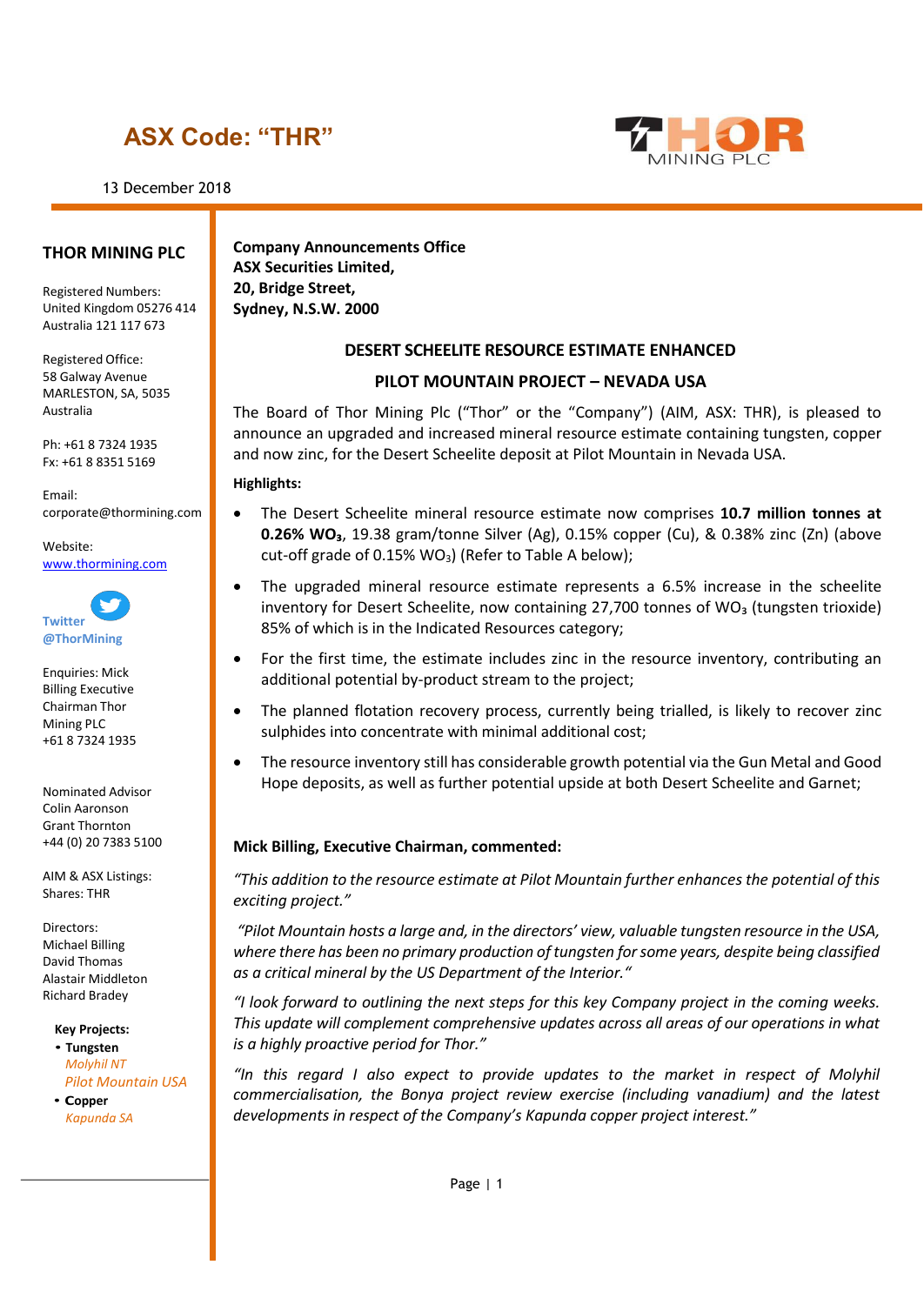|                  |                             | <b>Resource</b> |            | WO <sub>3</sub> |       | Ag        |      | <b>Cu</b>              |            | <b>Zn</b> |
|------------------|-----------------------------|-----------------|------------|-----------------|-------|-----------|------|------------------------|------------|-----------|
|                  |                             | <b>MT</b>       | Grade<br>% | Contained       | Grade | Contained | %    | <b>Grade Contained</b> | Grade<br>% | Contained |
|                  | <b>Indicated</b>            |                 |            | metal $(t)$     | g/t   | metal (t) |      | metal $(t)$            |            | metal (t) |
| Garnet           | <b>Inferred</b>             | 1.83            | 0.36       | 6,590           |       |           |      |                        |            |           |
|                  | <b>Sub Total</b>            | 1.83            | 0.36       | 6,590           |       |           |      |                        |            |           |
| <b>Desert</b>    | <b>Indicated</b>            | 9.01            | 0.26       | 23,400          | 20.73 | 187       | 0.15 | 13,200                 | 0.41       | 37,100    |
| <b>Scheelite</b> | <b>Inferred</b>             | 1.69            | 0.25       | 4,300           | 12.24 | 21        | 0.16 | 2,800                  | 0.19       | 3,200     |
|                  | <b>Sub Total</b>            | 10.70           | 0.26       | 27,700          | 19.38 | 207       | 0.15 | 16,000                 | 0.38       | 40,300    |
|                  | <b>Indicated</b>            | 9.01            | 0.26       | 23,400          |       |           |      |                        |            |           |
| <b>Summary</b>   | <b>Inferred</b>             | 3.53            | 0.31       | 10,890          |       |           |      |                        |            |           |
|                  | <b>Pilot Mountain Total</b> | 12.53           | 0.27       | 34,290          |       |           |      |                        |            |           |

*Table A: Pilot Mountain Resource Summary 2018 (JORC 2012) - 100% owned by Thor Mining Plc*

Note:

- *All figures are rounded to reflect appropriate levels of confidence. Apparent differences may occur due to rounding*
- *Cut-off grade 1,500ppm* WO₃
- *Garnet deposit resource reported 22 May 2017. The Company is not aware of any information or data which would materially affect this previously announced resource estimate, and all assumptions and technical parameters relevant to the estimate remain unchanged.*

## **Zinc Exploration Target**

Zinc and copper are also present at the other three Pilot Mountain deposits; Garnet, Good Hope and Gun Metal however zinc data are not included in the historic database and the 2017 drilling zinc data alone are insufficient to estimate an inferred zinc resource.

On the basis of the 2017 drill data, an **exploration target**\* for the Garnet deposit is estimated as;

#### **1-4 – 1.8 Mt at 0.5 to 1.0% Zinc**

#### **(7,000 - 18,000 tonnes contained Zn metal)**

Further opportunities for the growth of the Garnet resource are being evaluated for follow up drilling.

*\*Exploration Targets are conceptual in nature and there is insufficient data to define a Mineral Resource under the JORC Code. It is uncertain if further exploration will result in the determination of a Mineral Resource.*

# **Summary of Resource Estimate and Reporting Criteria**

The work is an update of the resource completed by Golder Associates in 2012. The 2018 resource update was undertaken by Resource Evaluation Services (RES).

Drilling of the Desert Scheelite deposit has been conducted in campaigns since 1972, with the most recent drilling completed in 2017. The update to the resource includes four new diamond drill holes completed by Thor and seven additional drill holes added to the database from historical sources.

The drill hole database used for the Desert Scheelite resource estimation was provided to RES as the MS Access database *ds\_drillhole\_database.mdb*. The referential integrity of the supplied database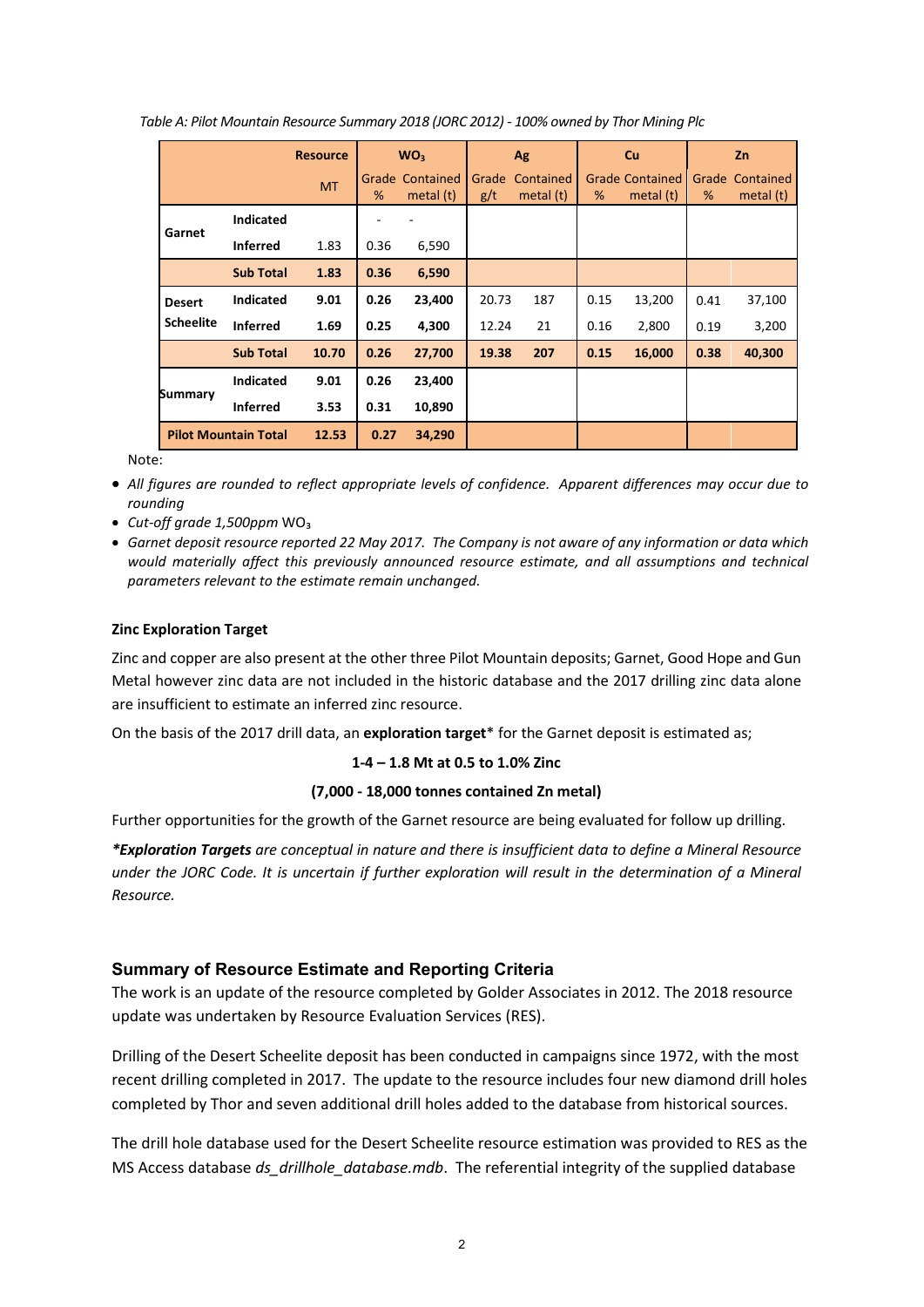was confirmed, and the database validated against the 2012 resource database. Adjustments to the database were made by RES correcting the imperial to metric conversion and standardising the database to millimetre precision.

The Vulcan ISIS database *ds112018.geo.isis* was created by RES for the update. The resource model update is based on 99 drill holes for a total of 18645 m, spaning 750 m east to west and 300 m in a north to south.

Most of the modelling data from the Golder 2012 model was available to RES including the topographic and mineralisation models.

The mineralisation wireframe models were adjusted to account for the additional drilling. The mineralised skarns were separated into several domains representing structural and geological differences. The Desert Scheelite deposit has been modelled as several sub-vertical lenses. The Desert Scheelite deposit trends dominantly east-west and dips variably 70-80º.

The mineralised skarns have been modelled using a  $0.1\%$  WO<sub>3</sub> cut-off and geological logs when available. The quartz monzonite, tertiary volcanics, metaclastites, hornfels and Top of Fresh Rock have been interpreted using the logged stratigraphy codes. The mineralised zones were used to define spatial regions for statistical and geostatistical analysis.

For statistical data analysis, exploration data was composited to 1.52 m (5 ft) downhole lengths. Imprecise imperial to metric conversion factors resulted in a significant proportion of short composites. To mitigate this issue length weighted raw samples were used in the final analysis and estimation.

Analysis was based on four assay variables:  $WO_3$ , Ag, Cu and Zn. The composites were flagged to the geological interpretations and statistical analysis performed by domain.

Downhole and directional grade variography was completed for all domains to provide parameters for the Ordinary Kriging method used for resource estimation. The spherical scheme model was used to obtain all variogram parameters from the experimental variograms. The modelled variograms have directions consistent with the orientations of the lodes and exhibit a low angle plunge in the main skarn.

Four estimation passes using increasing search distances were employed to interpolate all the blocks within the skarn and waste domains. The fourth pass was used to establish inferred resource down dip of the deposit by increasing the search ellipse size in the down dip direction.

Density values were applied to model based on the Golder 2012 work.

For further information, please contact:

**THOR MINING PLC** Mick Billing Executive Chairman +61 8 7324 1935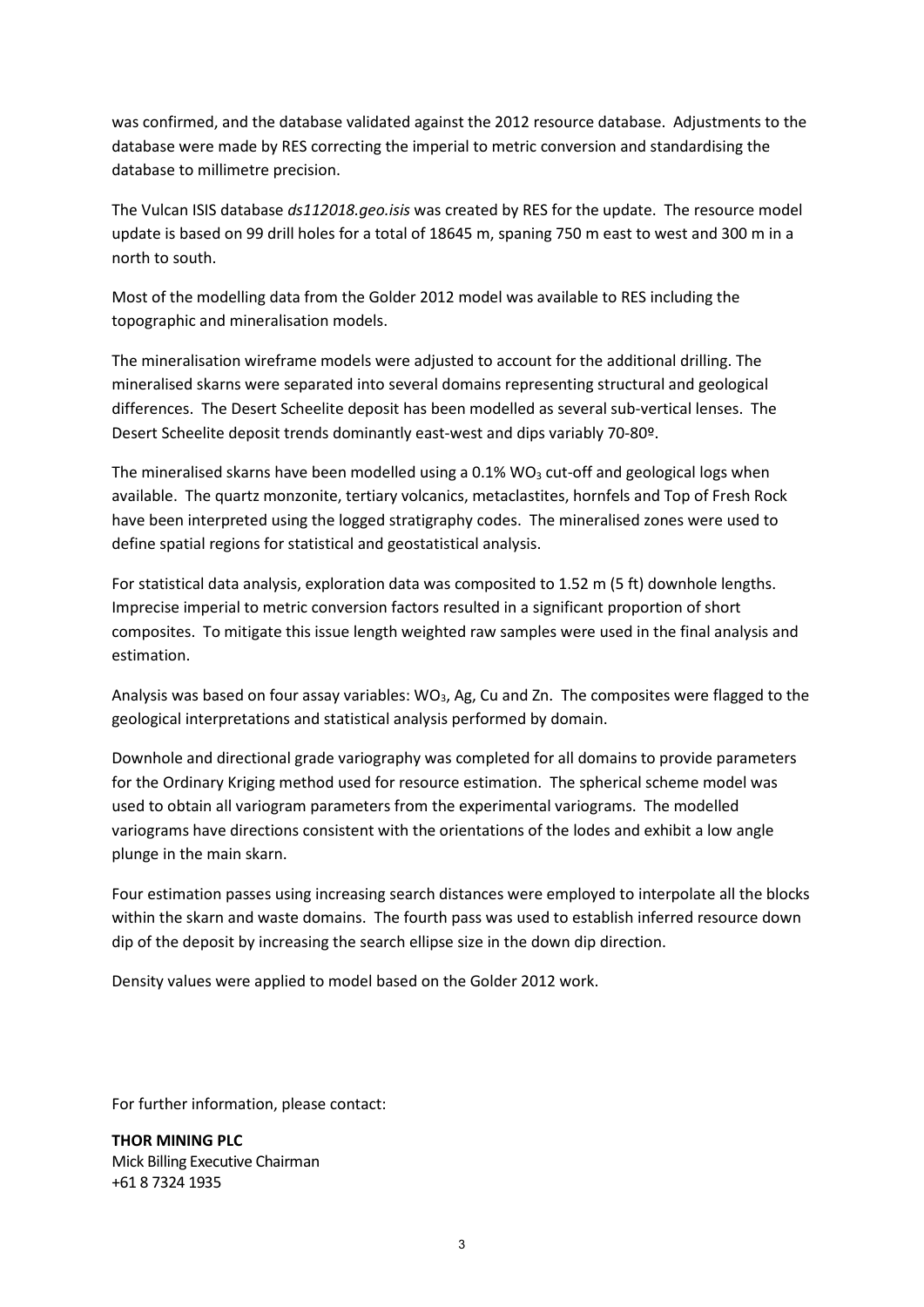#### **Competent Person's Report**

*The information in this report that relates to the Desert Scheelite and Garnet JORC Resource Estimates is based on information compiled by Mr. Stephen Godfrey, who is a Member of the Australian Institute of Geoscientists and Australasian Institute of Mining & Metallurgy and who has had sufficient experience which is relevant to the style of mineralization and type of deposit under consideration and to the activities which are being undertaken to qualify as a Competent Person as defined in the 2012 Edition of the 'Australasian Code for Reporting of Exploration Results, Mineral Resources and Ore Reserves' . Mr. Godfrey is an employee of Resource Evaluation Services and consents to the inclusion in the report of the matters based on his information in the form and context in which it appears.*

*The information in this report that relates to exploration results and exploration targets is based on information compiled by Richard Bradey, who holds a BSc in applied geology and an MSc in natural resource management and who is a Member of The Australasian Institute of Mining and Metallurgy. Mr Bradey is an employee of Thor Mining PLC. He has sufficient*  experience which is relevant to the style of mineralisation and type of deposit under *consideration and to the activity which he is undertaking to qualify as a Competent Person as defined in the 2012 Edition of the 'Australasian Code for Reporting of Exploration Results, Mineral Resources and Ore Reserves'. Richard Bradey consents to the inclusion in the report of the matters based on his information in the form and context in which it appears.*

Updates on the Company's activities are regularly posted on Thor's website [www.thormining.com,](http://www.thormining.com/) which includes a facility to register to receive these updates by email, and on the Company's twitter page @ThorMining.

#### About Pilot Mountain

Thor's Pilot Mountain Project, acquired in 2014, is located approximately 200 kilometres south of the city of Reno and 20 kilometres east of the town of Mina located on US Highway 95.

The Pilot Mountain Project comprises four tungsten deposits: Desert Scheelite, Gunmetal, Garnet and Good Hope. All are in close proximity (~three kilometres) to each other and have been subjected to small-scale mining activities at various times during the 20th century. Union Carbide acquired the project in 1978, for US\$7.0 million (estimated at US\$26million - US\$40million in 2017 dollars), and conducted detailed exploration and feasibility activities until, following a global downturn in the tungsten industry in the 1980s, they suspended further work.

# *About Thor Mining PLC*

*Thor Mining PLC (AIM, ASX: THR) is a resources company quoted on the AIM Market of the London Stock Exchange and on ASX in Australia.*

*Thor holds 100% of the advanced Molyhil tungsten project in the Northern Territory of Australia,*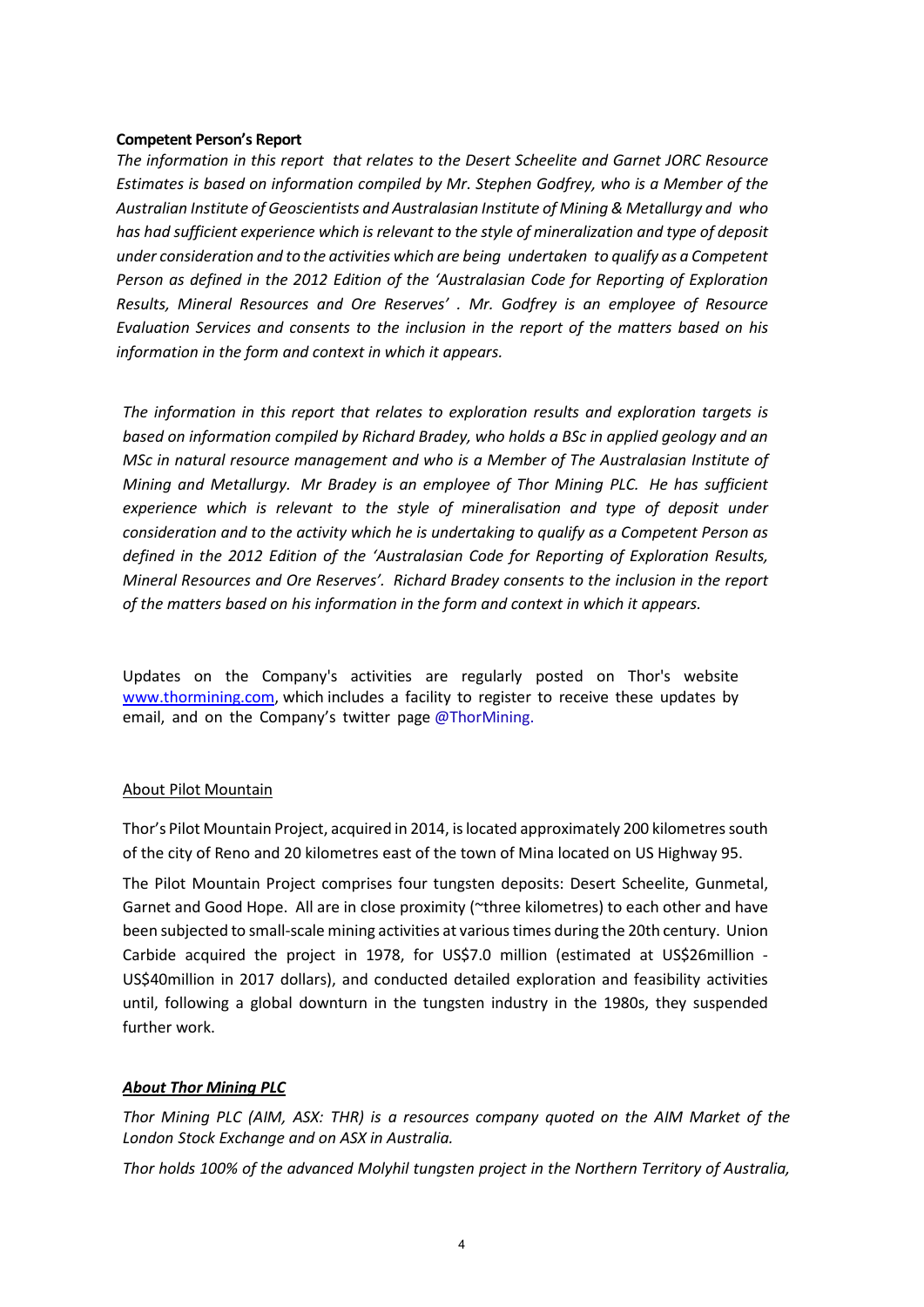*for which an updated feasibility study in August 2018<sup>1</sup> suggested attractive returns.* 

*Thor also holds 100% of the Pilot Mountain tungsten project in Nevada USA which has a JORC 2012 Indicated and Inferred Resources Estimate² on 2 of the 4 known deposits. The US Department of the Interior has confirmed that tungsten, the primary resource mineral at Pilot Mountain, has been included in the final list of Critical Minerals 2018.*

*Thor is also acquiring up to a 60% interest Australian copper development company Environmental* Copper Recovery SA Pty Ltd, which in turn holds rights to earn up to a 75% interest in the mineral *rights and claims over the resource³ on the portion of the historic Kapunda copper mine in South Australia recoverable by way of in situ recovery.* 

*Thor has a material interest in Hawkstone Mining Limited, an Australian ASX listed company with a 100% Interest in a Lithium project in Arizona, USA.*

*Finally, Thor also holds a production royalty entitlement from the Spring Hill Gold project⁴ of:*

• *A\$6 per ounce of gold produced from the Spring Hill tenements where the gold produced is sold for up to A\$1,500 per ounce; and*

• *A\$14 per ounce of gold produced from the Spring Hill tenements where the gold produced is sold for amounts over A\$1,500 per ounce.*

#### Notes

- <sup>1</sup> Refer ASX and AIM announcement of 23 August 2018
- ² Refer AIM announcement of 22 May 2017 and ASX announcement of 23 May 2017
- <sup>3</sup> Refer AIM announcement of 10 February 2016 and ASX announcement of 12 February 2018
- ⁴ Refer AIM announcement of 26 February 2016 and ASX announcement of 29 February 2017

# **Compliance with the JORC Code Assessment Criteria**

The JORC Code (2012) describes a number of criteria, which must be addressed in the documentation of Mineral Resource estimates, prior to public release of the information. These criteria provide a means of assessing whether or not the data inventory used in the estimate is adequate for that purpose. The resource estimate stated in this document was based on the criteria set out in Table 1 of that Code. These criteria have been discussed in the main body of the document and are summarised below. Only sections relevant to the reported resource have been addressed. The JORC Code Assessment Criteria in the following table are italicised.

| <b>Criteria</b>        | <b>JORC Code explanation</b>                                                                                                                                                                                                                                                                                                                           | <b>Commentary</b>                                                                                                                                                                                                                                                                                                                 |
|------------------------|--------------------------------------------------------------------------------------------------------------------------------------------------------------------------------------------------------------------------------------------------------------------------------------------------------------------------------------------------------|-----------------------------------------------------------------------------------------------------------------------------------------------------------------------------------------------------------------------------------------------------------------------------------------------------------------------------------|
| Sampling<br>techniques | • Nature and quality of sampling (eg cut<br>channels, random chips, or specific<br>specialised industry standard<br>measurement tools appropriate to the<br>minerals under investigation, such as<br>down hole gamma sondes, or handheld<br>XRF instruments, etc). These examples<br>should not be taken as limiting the broad<br>meaning of sampling. | The recent drilling used reverse<br>circulation and diamond drilling to<br>obtain samples. From the RC drilling<br>2 kg subsamples were taken using<br>rotary splitter for logging and<br>laboratory analysis. Chip tray<br>samples were collected logged and<br>photographed. Drill core was<br>sampled on geological intervals. |

**Section 1 Sampling Techniques and Data** (Criteria in this section apply to all succeeding sections.)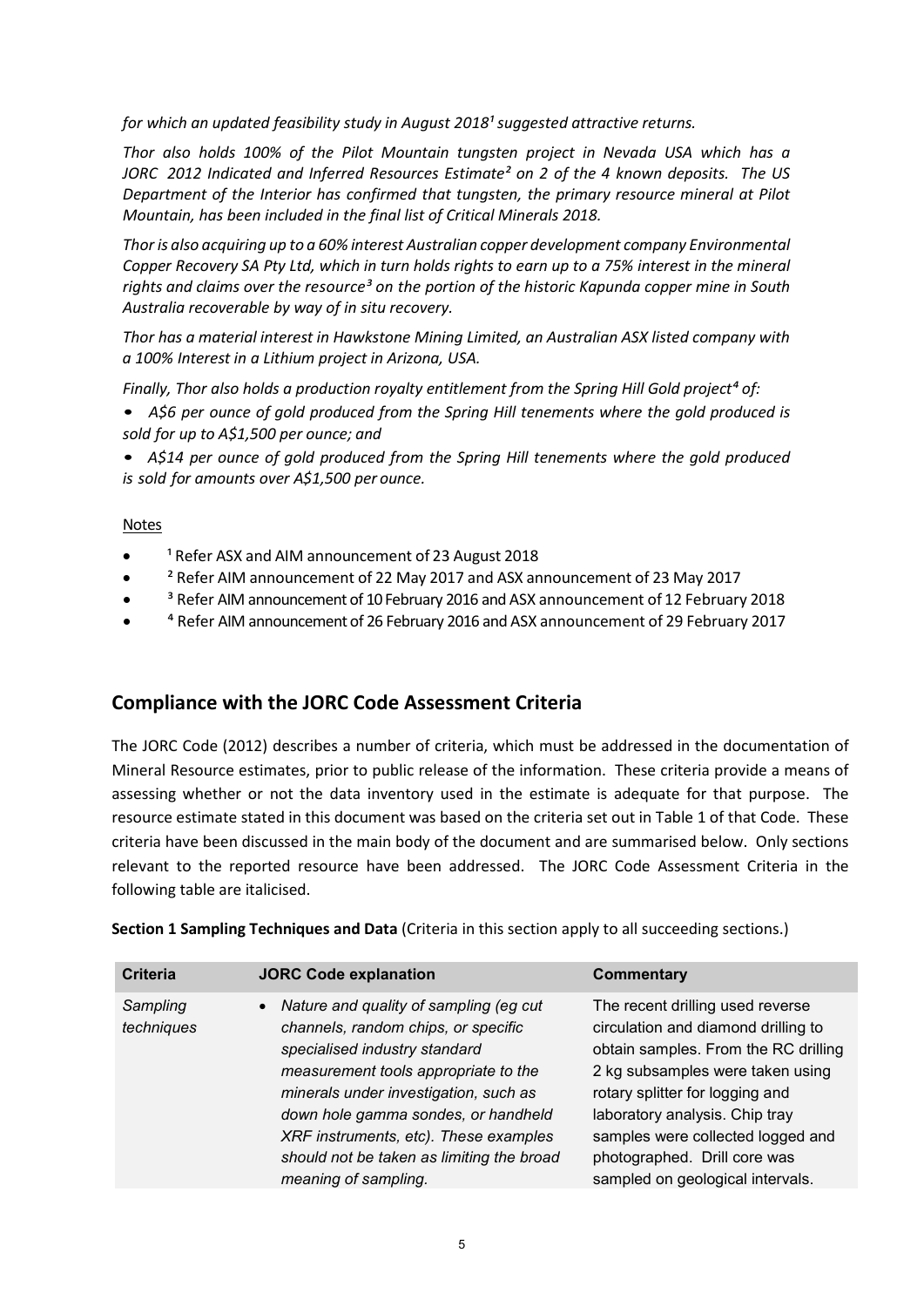|                                | Include reference to measures taken to<br>ensure sample representivity and the<br>appropriate calibration of any<br>measurement tools or systems used.<br>Aspects of the determination of<br>mineralisation that are Material to the<br>Public Report.<br>In cases where 'industry standard' work<br>has been done this would be relatively<br>simple (eg 'reverse circulation drilling was<br>used to obtain 1 m samples from which 3<br>kg was pulverised to produce a 30 g<br>charge for fire assay'). In other cases more<br>explanation may be required, such as<br>where there is coarse gold that has<br>inherent sampling problems. Unusual<br>commodities or mineralisation types (eg<br>submarine nodules) may warrant<br>disclosure of detailed information. | The recent Desert Scheelite RC drill<br>holes were sampled at 2.5-foot<br>intervals. Diamond drill holes are<br>sampled on geological intervals.<br>The historic holes have samples<br>recorded over intervals from 1 to 50<br>feet, most commonly 5 feet.<br>Sampling and analysis details for the<br>1970s drilling are unknown.          |
|--------------------------------|-------------------------------------------------------------------------------------------------------------------------------------------------------------------------------------------------------------------------------------------------------------------------------------------------------------------------------------------------------------------------------------------------------------------------------------------------------------------------------------------------------------------------------------------------------------------------------------------------------------------------------------------------------------------------------------------------------------------------------------------------------------------------|---------------------------------------------------------------------------------------------------------------------------------------------------------------------------------------------------------------------------------------------------------------------------------------------------------------------------------------------|
| <b>Drilling</b><br>techniques  | Drill type (eg core, reverse circulation,<br>open-hole hammer, rotary air blast, auger,<br>Bangka, sonic, etc) and details (eg core<br>diameter, triple or standard tube, depth of<br>diamond tails, face-sampling bit or other<br>type, whether core is oriented and if so, by<br>what method, etc).                                                                                                                                                                                                                                                                                                                                                                                                                                                                   | The earlier 1970s drilling method is<br>diamond and "rotary", believed to be<br>percussion with annular return.<br>The recent drilling was RC using a<br>face sampling hammer                                                                                                                                                               |
| Drill sample<br>recovery       | Method of recording and assessing core<br>$\bullet$<br>and chip sample recoveries and results<br>assessed.<br>Measures taken to maximise sample<br>$\bullet$<br>recovery and ensure representative nature<br>of the samples.<br>Whether a relationship exists between<br>sample recovery and grade and whether<br>sample bias may have occurred due to<br>preferential loss/gain of fine/coarse<br>material.                                                                                                                                                                                                                                                                                                                                                            | Sample recoveries have not been<br>systematically quantified but<br>anecdotally are consistently high.                                                                                                                                                                                                                                      |
| Logging                        | Whether core and chip samples have been<br>geologically and geotechnically logged to a<br>level of detail to support appropriate<br>Mineral Resource estimation, mining<br>studies and metallurgical studies.<br>Whether logging is qualitative or<br>$\bullet$<br>quantitative in nature. Core (or costean,<br>channel, etc) photography.<br>The total length and percentage of the<br>$\bullet$<br>relevant intersections logged.                                                                                                                                                                                                                                                                                                                                     | Recent drilling program have<br>information for collar, survey, assay,<br>lithology, weathering. Geology of the<br>hole cuttings was qualitative logged<br>and photographed over the entire<br>hole length.<br>Older holes contain only collar survey<br>and assay data with some geological<br>logging of selected holes and<br>intervals. |
| Sub-sampling<br>techniques and | If core, whether cut or sawn and whether<br>quarter, half or all core taken.                                                                                                                                                                                                                                                                                                                                                                                                                                                                                                                                                                                                                                                                                            | 2 kg subsamples were taken using a<br>rotary splitter. This size sample is                                                                                                                                                                                                                                                                  |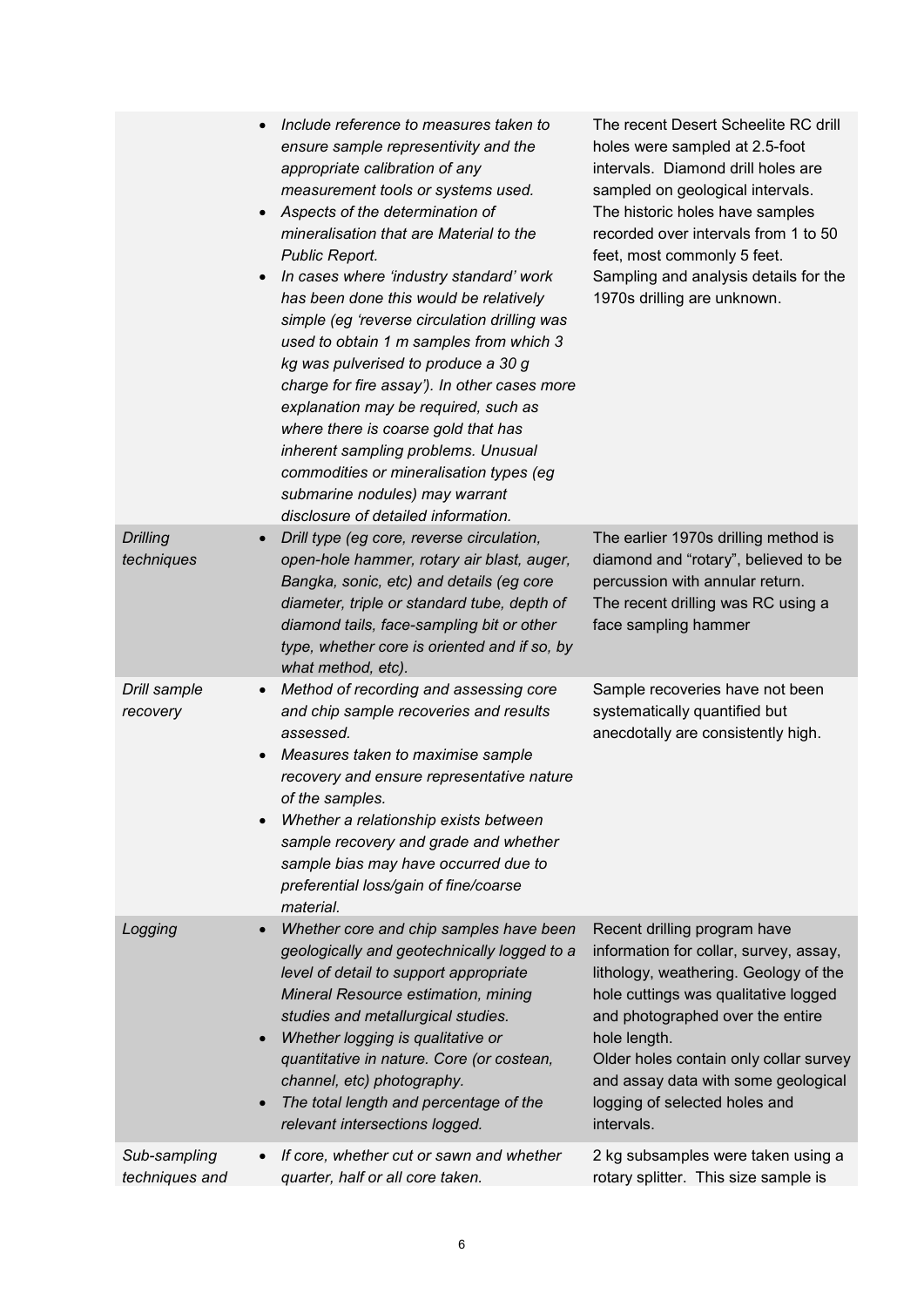| sample<br>preparation                            | If non-core, whether riffled, tube sampled,<br>$\bullet$<br>rotary split, etc and whether sampled wet<br>or dry.<br>For all sample types, the nature, quality<br>$\bullet$<br>and appropriateness of the sample<br>preparation technique.<br>Quality control procedures adopted for all<br>$\bullet$<br>sub-sampling stages to maximise<br>representivity of samples.<br>Measures taken to ensure that the<br>$\bullet$<br>sampling is representative of the in situ<br>material collected, including for instance<br>results for field duplicate/second-half<br>sampling.<br>Whether sample sizes are appropriate to<br>$\bullet$<br>the grain size of the material being<br>sampled. | considered representative<br>considering the rock type and grain<br>size.                                                                                                                                                                                                                                                                                                                                                                                                                                                                                                                           |
|--------------------------------------------------|----------------------------------------------------------------------------------------------------------------------------------------------------------------------------------------------------------------------------------------------------------------------------------------------------------------------------------------------------------------------------------------------------------------------------------------------------------------------------------------------------------------------------------------------------------------------------------------------------------------------------------------------------------------------------------------|-----------------------------------------------------------------------------------------------------------------------------------------------------------------------------------------------------------------------------------------------------------------------------------------------------------------------------------------------------------------------------------------------------------------------------------------------------------------------------------------------------------------------------------------------------------------------------------------------------|
| Quality of assay<br>data and<br>laboratory tests | The nature, quality and appropriateness of<br>$\bullet$<br>the assaying and laboratory procedures<br>used and whether the technique is<br>considered partial or total.<br>For geophysical tools, spectrometers,<br>$\bullet$<br>handheld XRF instruments, etc, the<br>parameters used in determining the<br>analysis including instrument make and<br>model, reading times, calibrations factors<br>applied and their derivation, etc. Ba, Mo<br>Nature of quality control procedures<br>$\bullet$<br>adopted (eg standards, blanks, duplicates,<br>external laboratory checks) and whether<br>acceptable levels of accuracy (ie lack of<br>bias) and precision have been established. | Recent drill samples analysis was<br>conducted by ALS Chemex in Reno.<br>Sample and assay method has<br>previously been approved by<br>independent resource estimate<br>practitioner.<br>QA/QC protocol has been adopted<br>using certified reference material;<br>certified blank material and field<br>duplicate samples inserted at a rate<br>of 15% or better.<br>Validation of the 1970s assay results<br>was undertaken by twinning of four of<br>the older holes with the recent<br>drilling. WO3 grades are<br>comparable. Cu and Ag are<br>anomalous and require further<br>investigation. |
| Verification of<br>sampling and<br>assaying      | The verification of significant intersections<br>$\bullet$<br>by either independent or alternative<br>company personnel.<br>The use of twinned holes.<br>$\bullet$<br>Documentation of primary data, data entry<br>$\bullet$<br>procedures, data verification, data storage<br>(physical and electronic) protocols.<br>Discuss any adjustment to assay data.<br>$\bullet$                                                                                                                                                                                                                                                                                                              | Twin holes were used to check the<br>veracity of the historical drilling.<br>The compiled drilling data was<br>checked for internal consistency as<br>part of the resource estimation.<br>Database Analytical data for the<br>recent programs were validated<br>against laboratory reports.                                                                                                                                                                                                                                                                                                         |
| Location of data<br>points                       | Accuracy and quality of surveys used to<br>$\bullet$<br>locate drill holes (collar and down-hole<br>surveys), trenches, mine workings and<br>other locations used in Mineral Resource<br>estimation.<br>Specification of the grid system used.                                                                                                                                                                                                                                                                                                                                                                                                                                         | Hole collar co-ordinates are<br>referenced to NAD 83 (zone 11N).<br>Historic collar locations from 1970s<br>were digitised from maps translated<br>to NAD83. Locations were cross<br>checked against several maps.                                                                                                                                                                                                                                                                                                                                                                                  |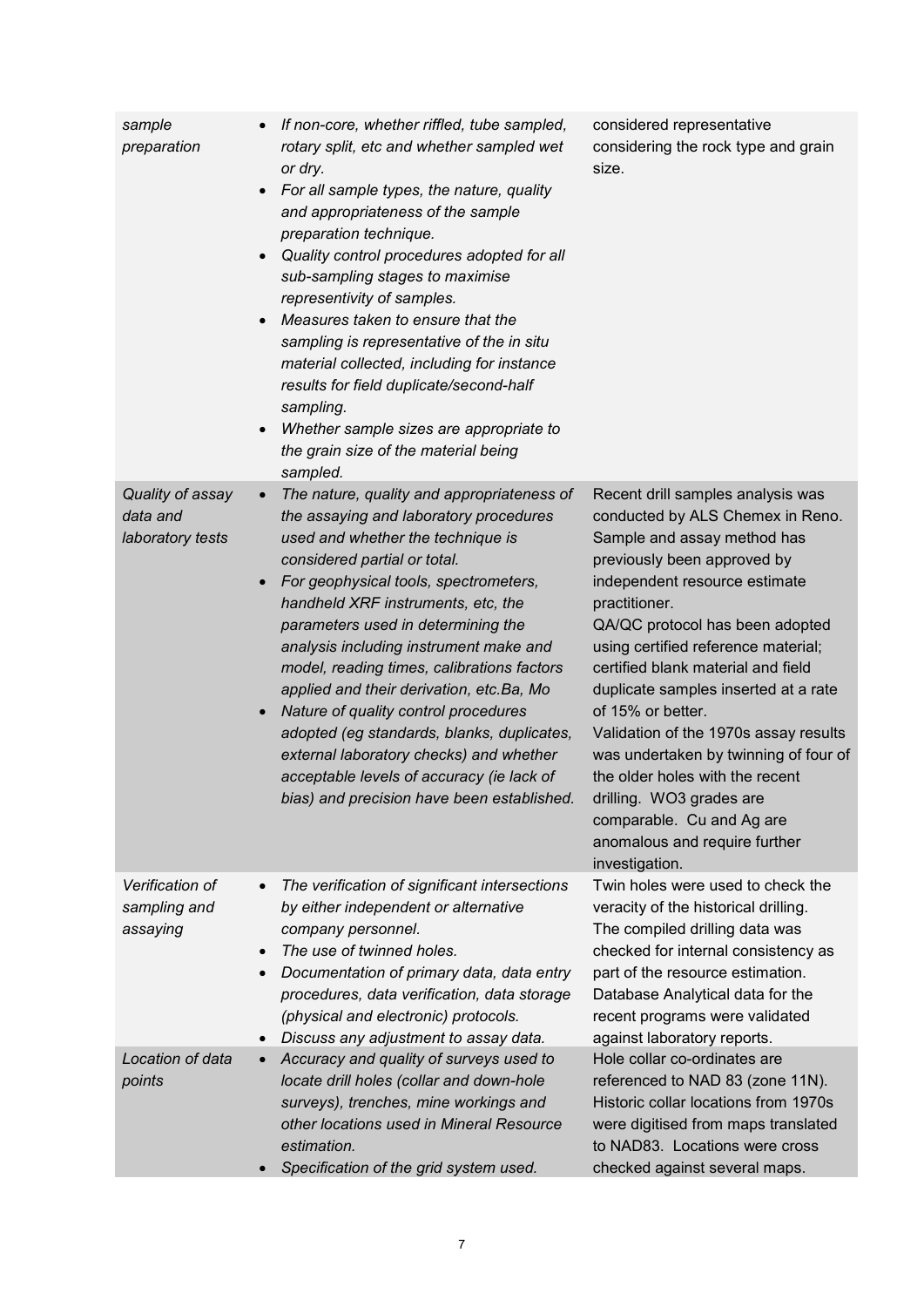|                                                                  | Quality and adequacy of topographic<br>control.                                                                                                                                                                                                                                                                                                                                                                            | For the recent drilling, downhole<br>surveys have been conducted using<br>north seeking gyroscopic down hole<br>tool. Collar locations have been<br>determined by US registered<br>surveyor using differential GPS<br>The topography was based on a 1 m<br>DEM. Drill hole collars were<br>registered to the topographic surface<br>to remove minor discrepancies.    |
|------------------------------------------------------------------|----------------------------------------------------------------------------------------------------------------------------------------------------------------------------------------------------------------------------------------------------------------------------------------------------------------------------------------------------------------------------------------------------------------------------|-----------------------------------------------------------------------------------------------------------------------------------------------------------------------------------------------------------------------------------------------------------------------------------------------------------------------------------------------------------------------|
| Data spacing<br>and distribution                                 | Data spacing for reporting of Exploration<br>Results.<br>Whether the data spacing and distribution<br>$\bullet$<br>is sufficient to establish the degree of<br>geological and grade continuity<br>appropriate for the Mineral Resource and<br>Ore Reserve estimation procedure(s) and<br>classifications applied.<br>Whether sample compositing has been<br>$\bullet$<br>applied.                                          | Exploration results are not being<br>reported.<br>Drill holes are inconsistently spaced<br>at 10 m to 50 m on SE-NW sections<br>nominally 100 m apart                                                                                                                                                                                                                 |
| Orientation of<br>data in relation to<br>geological<br>structure | Whether the orientation of sampling<br>$\bullet$<br>achieves unbiased sampling of possible<br>structures and the extent to which this is<br>known, considering the deposit type.<br>If the relationship between the drilling<br>$\bullet$<br>orientation and the orientation of key<br>mineralised structures is considered to<br>have introduced a sampling bias, this<br>should be assessed and reported if<br>material. | The Desert Scheelite mineralisation<br>is hosted in steeply north dipping<br>sediments. The sub vertical drilling<br>provides representative sampling of<br>the deposit.                                                                                                                                                                                              |
| Sample security                                                  | The measures taken to ensure sample<br>security.                                                                                                                                                                                                                                                                                                                                                                           | Chain of custody details for the<br>1970s drilling are unavailable.<br>The chain of custody for the recent<br>drill program at Desert Scheelite was<br>reviewed on site by the CP delegate<br>and deemed to be adequate.<br>Samples are under the supervision of<br>the site geologist and stored in a<br>secure, locked shed prior to shipment<br>to the laboratory. |
| <b>Audits or reviews</b>                                         | The results of any audits or reviews of<br>sampling techniques and data.                                                                                                                                                                                                                                                                                                                                                   | At this stage of the project no other<br>independent external audits have<br>been undertaken.                                                                                                                                                                                                                                                                         |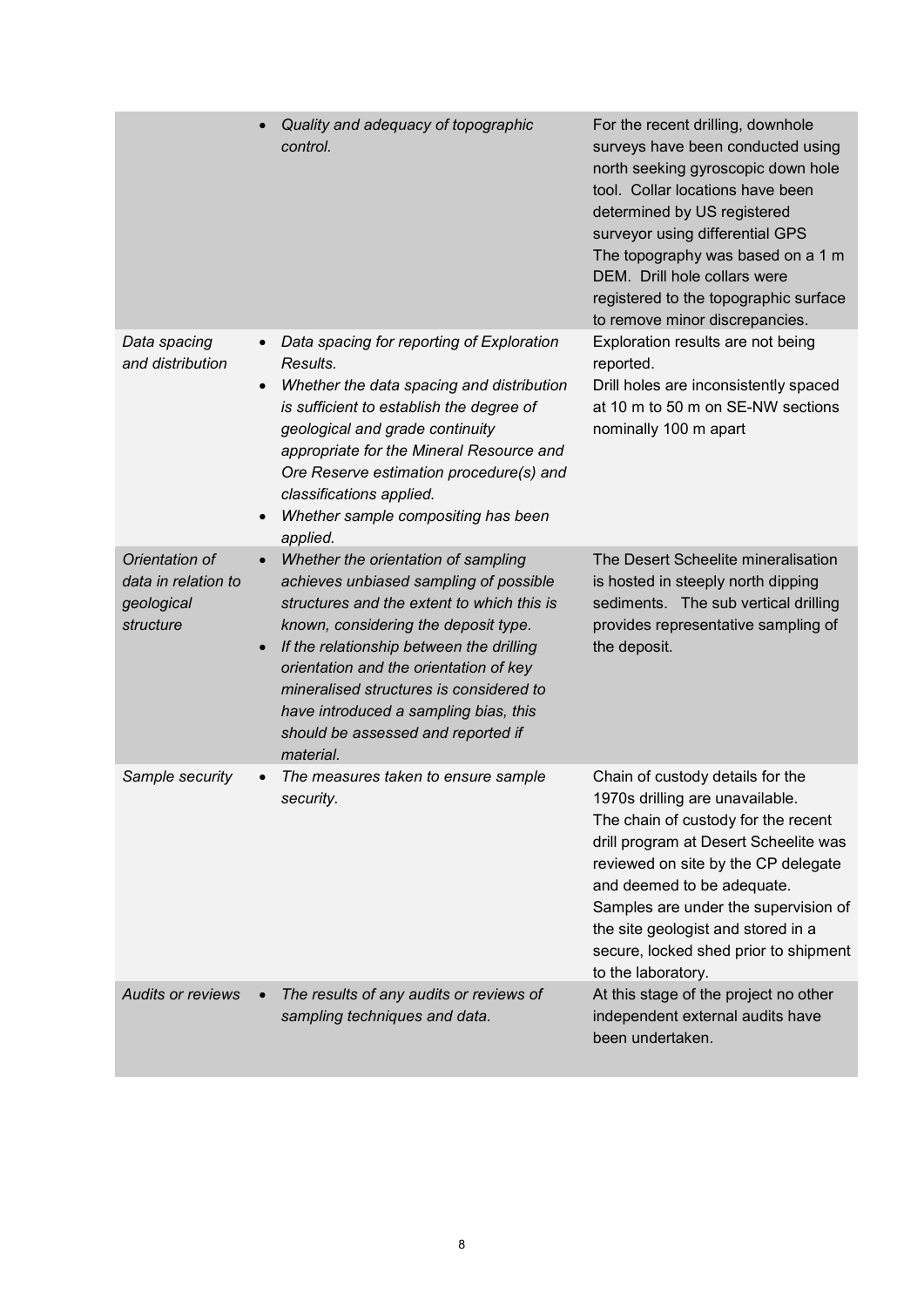Section 2 Reporting of Exploration Results (Criteria listed in the preceding section also apply to this section.)

| <b>Criteria</b>                               | <b>JORC Code explanation</b>                                                                                                                                                                                                                                                                                                                                                                                                                                                                                                                                                                                                                                                                                                                                                 | <b>Commentary</b>                                                                                                                                                                                                                                                                                                                                                                                 |
|-----------------------------------------------|------------------------------------------------------------------------------------------------------------------------------------------------------------------------------------------------------------------------------------------------------------------------------------------------------------------------------------------------------------------------------------------------------------------------------------------------------------------------------------------------------------------------------------------------------------------------------------------------------------------------------------------------------------------------------------------------------------------------------------------------------------------------------|---------------------------------------------------------------------------------------------------------------------------------------------------------------------------------------------------------------------------------------------------------------------------------------------------------------------------------------------------------------------------------------------------|
| Mineral tenement<br>and land tenure<br>status | Type, reference name/number, location<br>$\bullet$<br>and ownership including agreements or<br>material issues with third parties such as<br>joint ventures, partnerships, overriding<br>royalties, native title interests, historical<br>sites, wilderness or national park and<br>environmental settings.<br>The security of the tenure held at the time<br>$\bullet$<br>of reporting along with any known<br>impediments to obtaining a licence to<br>operate in the area.                                                                                                                                                                                                                                                                                                | Thor Mining plc hold 100% of the mineral<br>leases covering the Desert Scheelite<br>prospect located on the eastern flank of<br>Pilot Mountain, 250 km southeast of the<br>city of Reno and 20km east of the town of<br>Mina, in Nevada, USA.<br>There are no known impediments to<br>licence an operation                                                                                        |
| <b>Exploration done</b><br>by other parties   | Acknowledgment and appraisal of<br>$\bullet$<br>exploration by other parties.                                                                                                                                                                                                                                                                                                                                                                                                                                                                                                                                                                                                                                                                                                | The deposit discovery date is not known.<br>The deposit was held by Duval in the<br>early 1970s and subsequently by the<br>Union Carbide Corporation (UCC) in the<br>late 1970s<br>Pre - 2012 data is treated as historic data<br>and used as a guide only unless<br>validated.<br>Pre-existing data post-2012 has been<br>collated in accordance with the guidelines<br>of the JORC (2012) code. |
| Geology                                       | Deposit type, geological setting and style<br>$\bullet$<br>of mineralisation.                                                                                                                                                                                                                                                                                                                                                                                                                                                                                                                                                                                                                                                                                                | Contact metamorphic skarn hosted                                                                                                                                                                                                                                                                                                                                                                  |
| <b>Drill hole</b><br>Information              | A summary of all information material to<br>$\bullet$<br>the understanding of the exploration<br>results including a tabulation of the<br>following information for all Material drill<br>holes:<br>$\circ$ easting and northing of the drill hole<br>collar<br>elevation or RL (Reduced Level –<br>$\circ$<br>elevation above sea level in metres) of<br>the drill hole collar<br>dip and azimuth of the hole<br>$\circ$<br>$\circ$ down hole length and interception<br>depth<br>hole length.<br>$\circ$<br>If the exclusion of this information is<br>justified on the basis that the information<br>is not Material and this exclusion does not<br>detract from the understanding of the<br>report, the Competent Person should<br>clearly explain why this is the case. | tungsten.<br>Details of the drilling used to define the<br>resources are included in the resource<br>estimation documentation.                                                                                                                                                                                                                                                                    |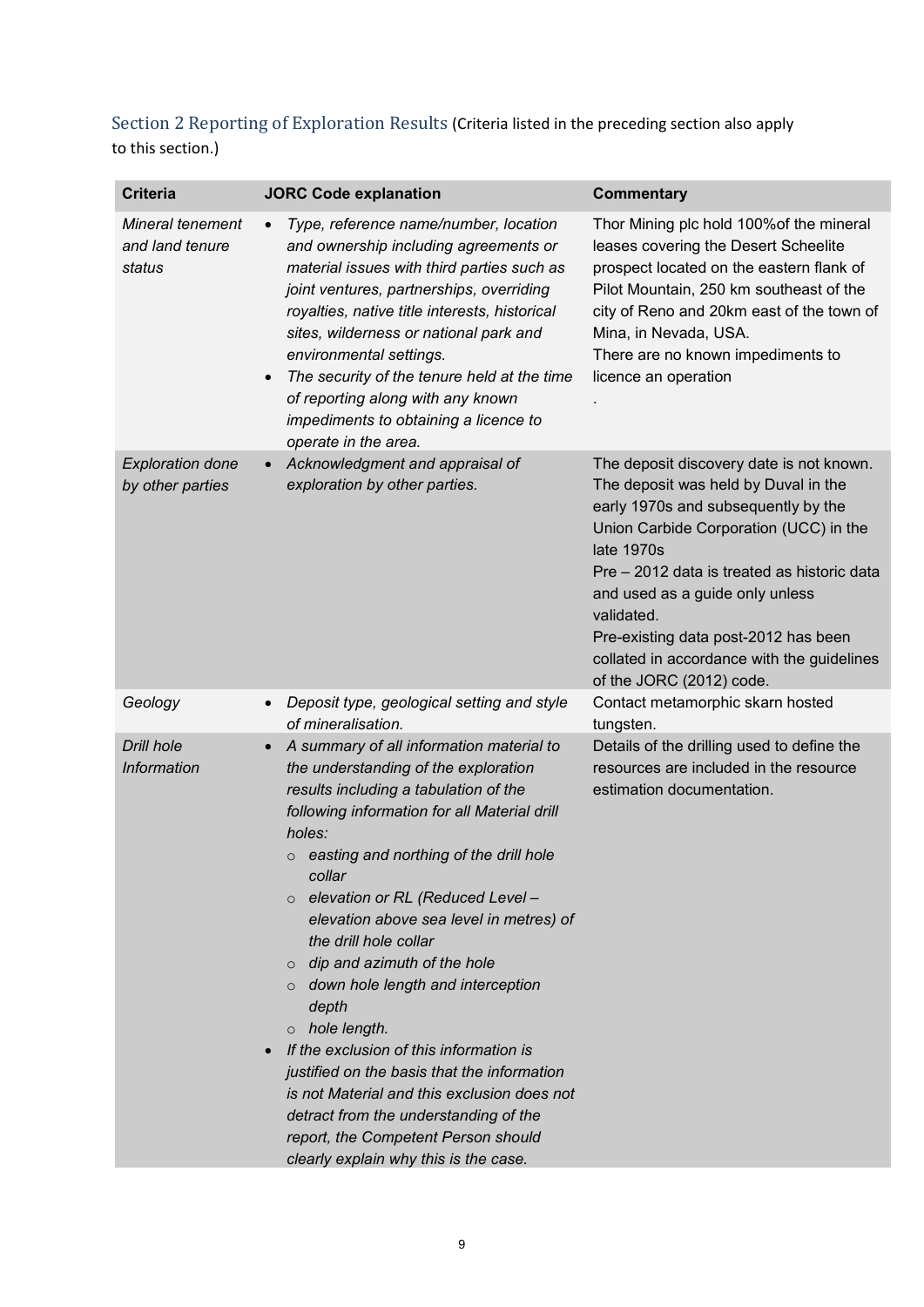| Data aggregation<br>methods                                                  | In reporting Exploration Results,<br>$\bullet$<br>weighting averaging techniques,<br>maximum and/or minimum grade<br>truncations (eg cutting of high grades)<br>and cut-off grades are usually Material<br>and should be stated.<br>Where aggregate intercepts incorporate<br>$\bullet$<br>short lengths of high grade results and<br>longer lengths of low grade results, the<br>procedure used for such aggregation<br>should be stated and some typical<br>examples of such aggregations should be<br>shown in detail.<br>The assumptions used for any reporting<br>$\bullet$<br>of metal equivalent values should be<br>clearly stated. | Exploration results are not being reported. |
|------------------------------------------------------------------------------|---------------------------------------------------------------------------------------------------------------------------------------------------------------------------------------------------------------------------------------------------------------------------------------------------------------------------------------------------------------------------------------------------------------------------------------------------------------------------------------------------------------------------------------------------------------------------------------------------------------------------------------------|---------------------------------------------|
| Relationship<br>between<br>mineralisation<br>widths and<br>intercept lengths | These relationships are particularly<br>$\bullet$<br>important in the reporting of Exploration<br>Results.<br>If the geometry of the mineralisation with<br>$\bullet$<br>respect to the drill hole angle is known, its<br>nature should be reported.<br>If it is not known and only the down hole<br>$\bullet$<br>lengths are reported, there should be a<br>clear statement to this effect (eg 'down<br>hole length, true width not known').                                                                                                                                                                                               | Exploration results are not being reported. |
| Diagrams                                                                     | Appropriate maps and sections (with<br>$\bullet$<br>scales) and tabulations of intercepts<br>should be included for any significant<br>discovery being reported. These should<br>include, but not be limited to a plan view<br>of drill hole collar locations and<br>appropriate sectional views.                                                                                                                                                                                                                                                                                                                                           | Exploration results are not being reported. |
| <b>Balanced</b><br>reporting                                                 | Where comprehensive reporting of all<br>$\bullet$<br>Exploration Results is not practicable,<br>representative reporting of both low and<br>high grades and/or widths should be<br>practiced to avoid misleading reporting of<br><b>Exploration Results.</b>                                                                                                                                                                                                                                                                                                                                                                                | Exploration results are not being reported. |
| Other substantive<br>exploration data                                        | Other exploration data, if meaningful and<br>$\bullet$<br>material, should be reported including<br>(but not limited to): geological<br>observations; geophysical survey results;<br>geochemical survey results; bulk samples<br>- size and method of treatment;<br>metallurgical test results; bulk density,<br>groundwater, geotechnical and rock<br>characteristics; potential deleterious or<br>contaminating substances.                                                                                                                                                                                                               | Exploration results are not being reported. |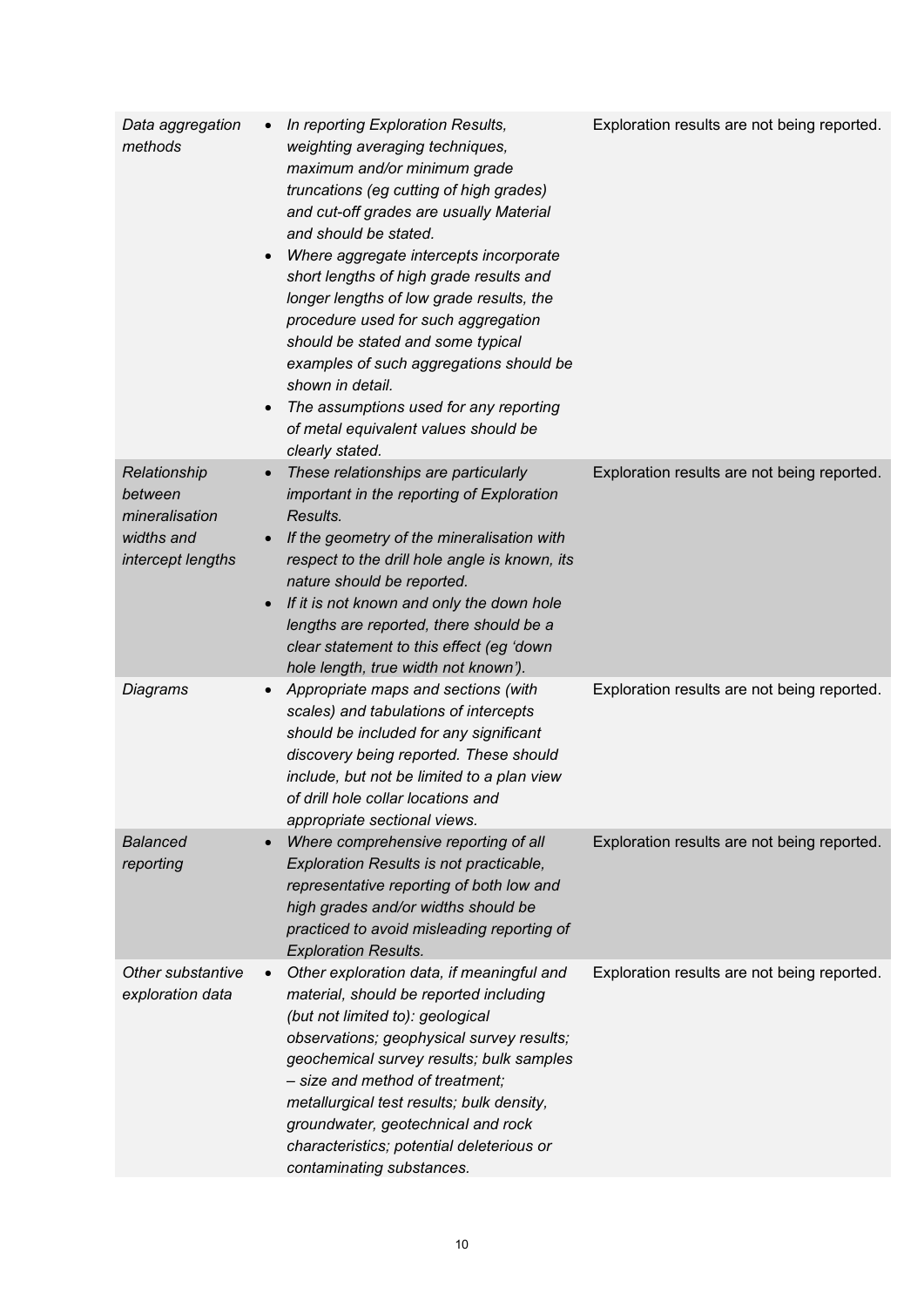| • The nature and scale of planned further<br><b>Further work</b><br>work (eg tests for lateral extensions or<br>depth extensions or large-scale step-out<br>drilling).<br>Diagrams clearly highlighting the areas of<br>$\bullet$<br>possible extensions, including the main<br>geological interpretations and future<br>drilling areas, provided this information is<br>not commercially sensitive. | Exploration results are not being reported. |
|------------------------------------------------------------------------------------------------------------------------------------------------------------------------------------------------------------------------------------------------------------------------------------------------------------------------------------------------------------------------------------------------------|---------------------------------------------|
|------------------------------------------------------------------------------------------------------------------------------------------------------------------------------------------------------------------------------------------------------------------------------------------------------------------------------------------------------------------------------------------------------|---------------------------------------------|

# **Section 3 Estimation and Reporting of Mineral Resources**

(Criteria listed in section 1, and where relevant in section 2, also apply to this section.)

| <b>Criteria</b>              | <b>JORC Code explanation</b>                                                                                                                                                                                                                                                                                                                                                                                                                                                             | <b>Commentary</b>                                                                                                                                                                                                                                                                                                                                                                                                                                                                        |
|------------------------------|------------------------------------------------------------------------------------------------------------------------------------------------------------------------------------------------------------------------------------------------------------------------------------------------------------------------------------------------------------------------------------------------------------------------------------------------------------------------------------------|------------------------------------------------------------------------------------------------------------------------------------------------------------------------------------------------------------------------------------------------------------------------------------------------------------------------------------------------------------------------------------------------------------------------------------------------------------------------------------------|
| Database<br>integrity        | Measures taken to ensure that data has not<br>been corrupted by, for example,<br>transcription or keying errors, between its<br>initial collection and its use for Mineral<br>Resource estimation purposes.<br>Data validation procedures used.<br>$\bullet$                                                                                                                                                                                                                             | A check of the database against<br>laboratory certificates was undertaken as<br>part of the database validation. The<br>internal referential integrity of the<br>database was checked as part of the<br>resource estimation.                                                                                                                                                                                                                                                             |
| Site visits                  | Comment on any site visits undertaken by<br>$\bullet$<br>the Competent Person and the outcome of<br>those visits.<br>If no site visits have been undertaken<br>$\bullet$<br>indicate why this is the case.                                                                                                                                                                                                                                                                               | In 2012, a Golder Associates geologist<br>was delegated by the Competent Person<br>to inspect the Desert Scheelite site as part<br>of the resource estimation process. A<br>delegate was used due to logistical issues<br>at the time. The inspection reviewed the<br>drilling and sampling process and<br>confirmed the site and data were<br>accurately represented in reports of prior<br>owners and the drill hole database. The<br>delegate visited all Pilot Mountain<br>deposits. |
| Geological<br>interpretation | Confidence in (or conversely, the<br>$\bullet$<br>uncertainty of) the geological interpretation<br>of the mineral deposit.<br>Nature of the data used and of any<br>$\bullet$<br>assumptions made.<br>The effect, if any, of alternative<br>$\bullet$<br>interpretations on Mineral Resource<br>estimation.<br>The use of geology in guiding and<br>$\bullet$<br>controlling Mineral Resource estimation.<br>The factors affecting continuity both of<br>$\bullet$<br>grade and geology. | The geology of the deposit was<br>interpreted using logged lithology and<br>sample analyses to define zones of<br>mineralised skarn.<br>The geological interpretation along strike<br>and up dip is confined by the drilling and<br>model extent.                                                                                                                                                                                                                                        |
| <b>Dimensions</b>            | The extent and variability of the Mineral<br>$\bullet$<br>Resource expressed as length (along strike<br>or otherwise), plan width, and depth below<br>surface to the upper and lower limits of the                                                                                                                                                                                                                                                                                       | Desert Scheelite strikes 750 m east to<br>west and spans 300 m north to south.                                                                                                                                                                                                                                                                                                                                                                                                           |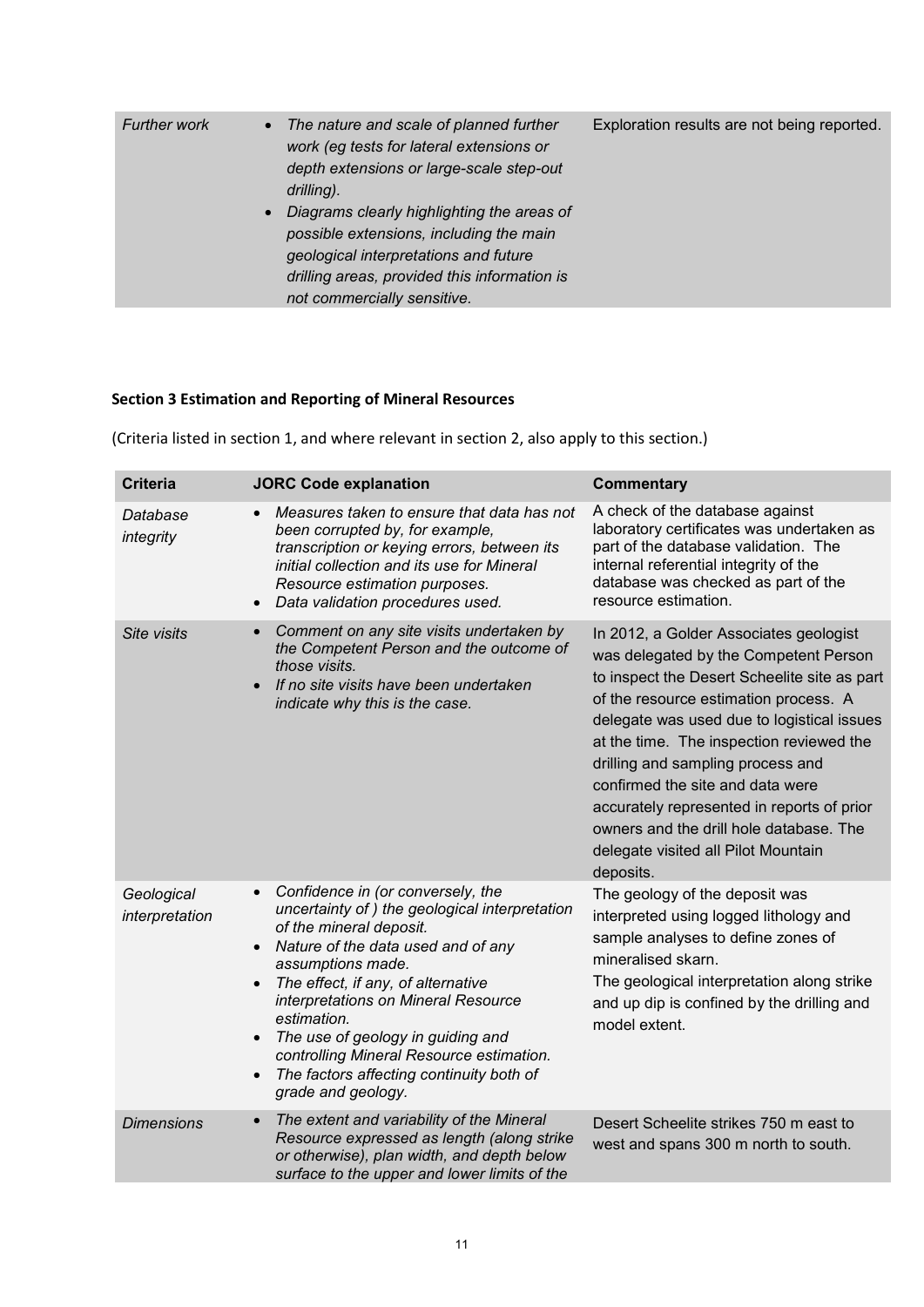|                                                                                                                                | Mineral Resource.                                                                                                                                                                                                                                                                                                                                                                                                                                                                                                                                                                                                                                                                                                                                                                                                                                                                                                                                                                                                                                                                                                                                                                                                                                                                                                                                                                                                   |                                                                                                                                                                                                                                                                                                                                                                                                                                                                                                                                                                                                                                                                                                                                                                                                                                                                                                                                                                                                                                                                                                                                                                                      |
|--------------------------------------------------------------------------------------------------------------------------------|---------------------------------------------------------------------------------------------------------------------------------------------------------------------------------------------------------------------------------------------------------------------------------------------------------------------------------------------------------------------------------------------------------------------------------------------------------------------------------------------------------------------------------------------------------------------------------------------------------------------------------------------------------------------------------------------------------------------------------------------------------------------------------------------------------------------------------------------------------------------------------------------------------------------------------------------------------------------------------------------------------------------------------------------------------------------------------------------------------------------------------------------------------------------------------------------------------------------------------------------------------------------------------------------------------------------------------------------------------------------------------------------------------------------|--------------------------------------------------------------------------------------------------------------------------------------------------------------------------------------------------------------------------------------------------------------------------------------------------------------------------------------------------------------------------------------------------------------------------------------------------------------------------------------------------------------------------------------------------------------------------------------------------------------------------------------------------------------------------------------------------------------------------------------------------------------------------------------------------------------------------------------------------------------------------------------------------------------------------------------------------------------------------------------------------------------------------------------------------------------------------------------------------------------------------------------------------------------------------------------|
| <b>Estimation and</b><br>modelling<br>techniques<br>$\bullet$<br>$\bullet$<br>$\bullet$<br>$\bullet$<br>$\bullet$<br>$\bullet$ | The nature and appropriateness of the<br>estimation technique(s) applied and key<br>assumptions, including treatment of<br>extreme grade values, domaining,<br>interpolation parameters and maximum<br>distance of extrapolation from data points.<br>If a computer assisted estimation method<br>was chosen include a description of<br>computer software and parameters used.<br>The availability of check estimates,<br>previous estimates and/or mine production<br>records and whether the Mineral Resource<br>estimate takes appropriate account of such<br>data.<br>The assumptions made regarding recovery<br>of by-products.<br>Estimation of deleterious elements or other<br>non-grade variables of economic<br>significance (eg sulphur for acid mine<br>drainage characterisation).<br>In the case of block model interpolation, the<br>block size in relation to the average sample<br>spacing and the search employed.<br>Any assumptions behind modelling of<br>selective mining units.<br>Any assumptions about correlation<br>between variables.<br>Description of how the geological<br>interpretation was used to control the<br>resource estimates.<br>Discussion of basis for using or not using<br>grade cutting or capping.<br>The process of validation, the checking<br>process used, the comparison of model<br>data to drill hole data, and use of<br>reconciliation data if available. | The estimation was performed via<br>conventional 3D estimation with the<br>orientation of the search ellipsoid in<br>accordance with the general orientation of<br>the mineralised deposit within the<br>channel.<br>A four-pass kriging plan was used with an<br>octant-based search. With the second<br>through to fourth passes using<br>progressively larger search<br>neighbourhoods to enable the estimation<br>of blocks remaining un-estimated<br>following the preceding passes.<br>Block discretisation was set to $5(X)$ by $5$<br>(Y) by 2 (Z) to estimate block grades of 30<br>m by 15 m by 3 m parent blocks. Sub-<br>cells of 6 m by 3 m by 1.5 m received the<br>parent cell estimate when possible.<br>A minimum of 4 composites and a<br>maximum of 40 composites (Pass 1)<br>overall, with a minimum of 2 octants<br>applied with a maximum of 5 samples per<br>octant with a limit of 5 samples per drill<br>hole.<br>Length-weighting was applied to<br>compensate for variations in composite<br>length for the data used in the estimation.<br>The estimation was performed by<br>mineralised domain code which separates<br>individual mineralised domains. |
| <b>Moisture</b>                                                                                                                | Whether the tonnages are estimated on a<br>dry basis or with natural moisture, and the<br>method of determination of the moisture<br>content.                                                                                                                                                                                                                                                                                                                                                                                                                                                                                                                                                                                                                                                                                                                                                                                                                                                                                                                                                                                                                                                                                                                                                                                                                                                                       | Tonnages are estimated on a dry basis.                                                                                                                                                                                                                                                                                                                                                                                                                                                                                                                                                                                                                                                                                                                                                                                                                                                                                                                                                                                                                                                                                                                                               |
| $\bullet$<br>Cut-off<br>parameters                                                                                             | The basis of the adopted cut-off grade(s) or<br>quality parameters applied.                                                                                                                                                                                                                                                                                                                                                                                                                                                                                                                                                                                                                                                                                                                                                                                                                                                                                                                                                                                                                                                                                                                                                                                                                                                                                                                                         | Modelling of the mineralised zones used a<br>nominal 1000 ppm WO3 edge cut off but<br>relied more on geology.<br>The resource has been reported at a<br>range of cut off grades. No mining or<br>financial analysis has been undertaken on<br>the deposit to validate this figure.                                                                                                                                                                                                                                                                                                                                                                                                                                                                                                                                                                                                                                                                                                                                                                                                                                                                                                   |
| Mining factors or<br>assumptions                                                                                               | Assumptions made regarding possible<br>mining methods, minimum mining<br>dimensions and internal (or, if applicable,<br>external) mining dilution. It is always<br>necessary as part of the process of<br>determining reasonable prospects for<br>eventual economic extraction to consider                                                                                                                                                                                                                                                                                                                                                                                                                                                                                                                                                                                                                                                                                                                                                                                                                                                                                                                                                                                                                                                                                                                          | No mining assumptions have been<br>incorporated into the resource estimate.<br>Historically Pilot Mountain deposits have<br>been mined from shallow underground<br>workings. The deposit contains near<br>surface mineralisation and as such it                                                                                                                                                                                                                                                                                                                                                                                                                                                                                                                                                                                                                                                                                                                                                                                                                                                                                                                                      |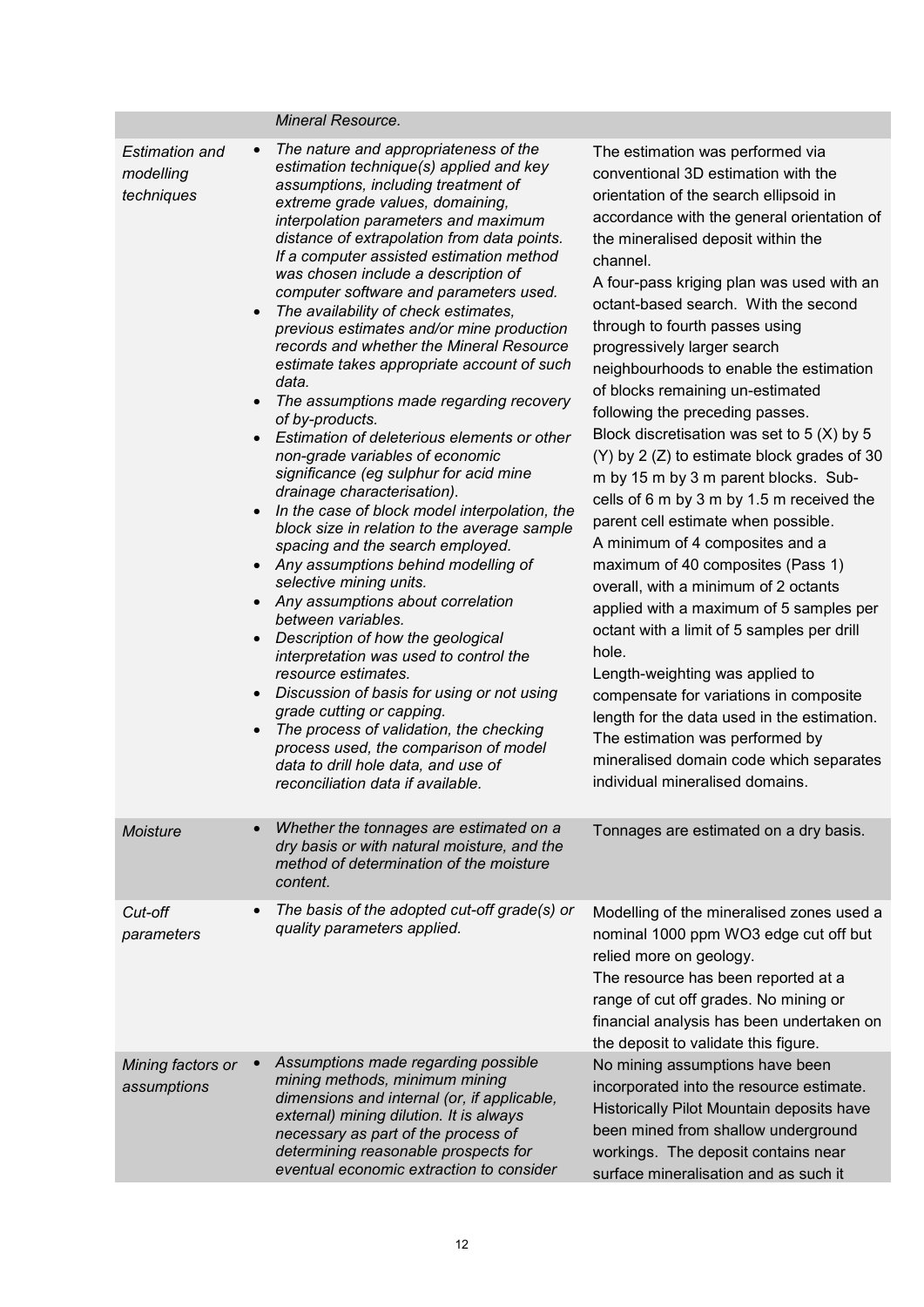|                                                         | potential mining methods, but the<br>assumptions made regarding mining<br>methods and parameters when estimating<br>Mineral Resources may not always be<br>rigorous. Where this is the case, this should<br>be reported with an explanation of the basis<br>of the mining assumptions made.                                                                                                                                                                                                                                                                                                                                                                                                                                  | could be anticipated that preliminary<br>mining will be by open pit methods.                                                                                                                                                        |
|---------------------------------------------------------|------------------------------------------------------------------------------------------------------------------------------------------------------------------------------------------------------------------------------------------------------------------------------------------------------------------------------------------------------------------------------------------------------------------------------------------------------------------------------------------------------------------------------------------------------------------------------------------------------------------------------------------------------------------------------------------------------------------------------|-------------------------------------------------------------------------------------------------------------------------------------------------------------------------------------------------------------------------------------|
| $\bullet$<br>Metallurgical<br>factors or<br>assumptions | The basis for assumptions or predictions<br>regarding metallurgical amenability. It is<br>always necessary as part of the process of<br>determining reasonable prospects for<br>eventual economic extraction to consider<br>potential metallurgical methods, but the<br>assumptions regarding metallurgical<br>treatment processes and parameters made<br>when reporting Mineral Resources may not<br>always be rigorous. Where this is the case,<br>this should be reported with an explanation<br>of the basis of the metallurgical<br>assumptions made.                                                                                                                                                                   | No metallurgical factors or assumptions<br>have been incorporated into the resource<br>estimate.                                                                                                                                    |
| Environmental<br>$\bullet$<br>factors or<br>assumptions | Assumptions made regarding possible<br>waste and process residue disposal<br>options. It is always necessary as part of<br>the process of determining reasonable<br>prospects for eventual economic extraction<br>to consider the potential environmental<br>impacts of the mining and processing<br>operation. While at this stage the<br>determination of potential environmental<br>impacts, particularly for a greenfields<br>project, may not always be well advanced,<br>the status of early consideration of these<br>potential environmental impacts should be<br>reported. Where these aspects have not<br>been considered this should be reported<br>with an explanation of the environmental<br>assumptions made. | Preliminary investigations by the<br>tenement holder have not identified any<br>environmental impacts from conceptual<br>mining operations which would influence<br>the cost base or the viability of mining of<br>these resources. |
| <b>Bulk density</b><br>$\bullet$<br>$\bullet$           | Whether assumed or determined. If<br>assumed, the basis for the assumptions. If<br>determined, the method used, whether wet<br>or dry, the frequency of the measurements,<br>the nature, size and representativeness of<br>the samples.<br>The bulk density for bulk material must<br>have been measured by methods that<br>adequately account for void spaces (vugs,<br>porosity, etc), moisture and differences<br>between rock and alteration zones within<br>the deposit.<br>Discuss assumptions for bulk density<br>estimates used in the evaluation process of<br>the different materials.                                                                                                                             | Dry bulk density values assigned were<br>based on 720 samples taken from during<br>the recent drilling programs. Average<br>values by geology were calculated.                                                                      |
| <b>Classification</b><br>$\bullet$<br>$\bullet$         | The basis for the classification of the<br>Mineral Resources into varying confidence<br>categories.<br>Whether appropriate account has been<br>taken of all relevant factors (ie relative<br>confidence in tonnage/grade estimations,                                                                                                                                                                                                                                                                                                                                                                                                                                                                                        | Indicated and Inferred Resources have<br>been identified for Desert Scheelite based<br>principally on the confidence in the<br>geological interpretation and the density<br>of data.                                                |